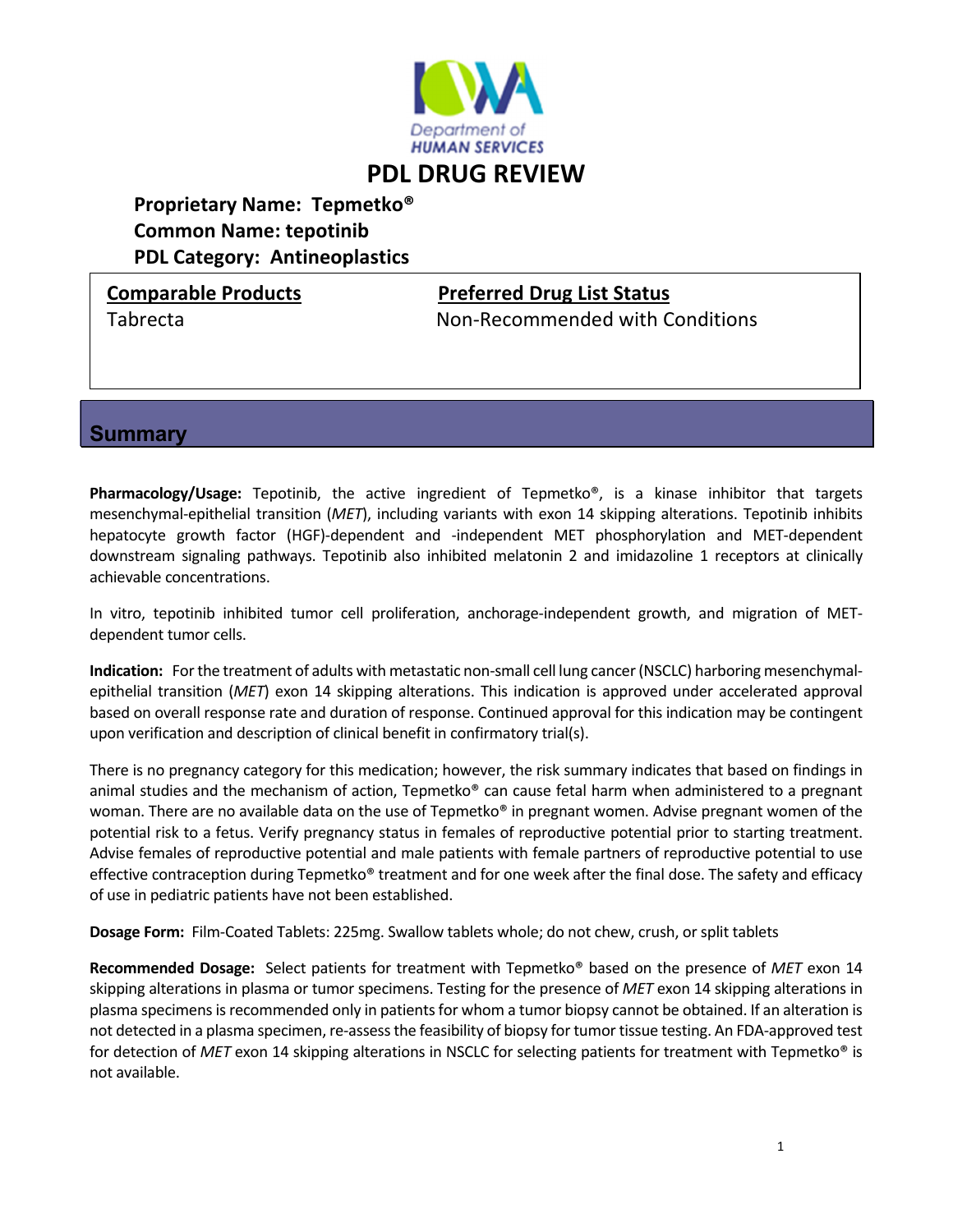Take 450mg PO QD with food until disease progression or unacceptable toxicity. Take the dose at about the same time every day. Do not make up a missed dose within 8 hours of the next scheduled dose. In addition, if vomiting occurs after taking a dose of Tepmetko®, advise patients to take the next dose at the scheduled time.

Dose modifications may be required for adverse reactions, such as interstitial lung disease (ILD)/pneumonitis, increased ALT and/or AST without increased total bilirubin, increased ALT and/or AST with increased total bilirubin in the absence of cholestasis or hemolysis, increased total bilirubin without concurrent increased ALT and/or AST, and other adverse reactions. The recommended dose reduction for the management of adverse reactionsis 225mg PO QD. Permanently discontinue Tepmetko® in patients who are unable to tolerate 225mg PO QD. Refer to the prescribing information for further information regarding dosage modifications.

Dose modifications are not recommended in patients with mild or moderate renal impairment, as well as in patients with mild or moderate hepatic impairment. The recommended dosage has not been established with severe renal impairment. The pharmacokinetics and safety of tepotinib in patients with severe hepatic impairment have not been studied.

**Drug Interactions:** Avoid concomitant use of Tepmetko® with dual strong CYP3A inhibitors and P‐gp inhibitors.

Avoid concomitant use of Tepmetko® with strong CYP3A inducers.

Tepotinib is a P‐gp inhibitor. Concomitant use of Tepmetko® increases the concentration of P‐gp substrates, which may increase the incidence and severity of adverse reactions of these substrates. Avoid concomitant use of Tepmetko® with certain P‐gp substrates where minimal concentration may lead to serious or life‐threatening toxicities. If concomitant use is unavoidable, reduce the P‐gp substrate dosage if recommended in its approved product labeling.

**Box Warning:** There is no box warning listed with this product.

Common Adverse Drug Reactions: Listed % incidence for adverse drug reactions= reported % incidence for drug *(Tepmetko®) for all grades. There was no placebo data found in the prescribing information.* The most frequently reported adverse events included edema (70%), fatigue (27%), nausea (27%), diarrhea (26%), abdominal pain (16%), constipation (16%), vomiting (13%), musculoskeletal pain (24%), dyspnea (20%), cough (15%), pleural effusion (13%), decreased appetite (16%), and pneumonia (11%). Laboratory abnormalities included decreased albumin (76%), increased creatinine (55%), increased alkaline phosphatase aminotransferase (50%), increased alanine aminotransferase (44%), increased aspartate aminotransferase (35%), decreased sodium (31%), increased potassium (25%), increased gamma‐glutamyl transferase (24%), increased amylase (23%), decreased lymphocytes (48%), decreased hemoglobin (27%), and decreased leukocytes (23%).

ILD/pneumonitis, which can be fatal, occurred in patients treated with Tepmetko®. This occurred in 2.2% of patients treated with Tepmetko®, with one patient experiencing a Grade 3 or higher event; this event resulted in death. Monitor patients for new or worsening pulmonary symptoms indicative of ILD/pneumonitis. Immediately withhold treatment in patients with suspected ILD/pneumonitis.

Hepatoxicity occurred in patients treated with Tepmetko®. Increased ALT/AST occurred in 13% of patients treated with Tepmetko®. The median time to onset of Grade 3 or higher increased ALT/AST was 30 days. Monitor liver function tests (including ALT, AST, and total bilirubin) prior to the start of treatment, every 2 weeks during the first 3 months of treatment, and then once a month or as clinically indicated, with more frequent testing in patients who develop increased transaminases or bilirubin. Based on the severity of the adverse reaction, withhold, dose reduce, or permanently discontinue treatment.

**Contraindications:** There are no contraindications listed with this product.

**Manufacturer:** EMD Serono, Inc